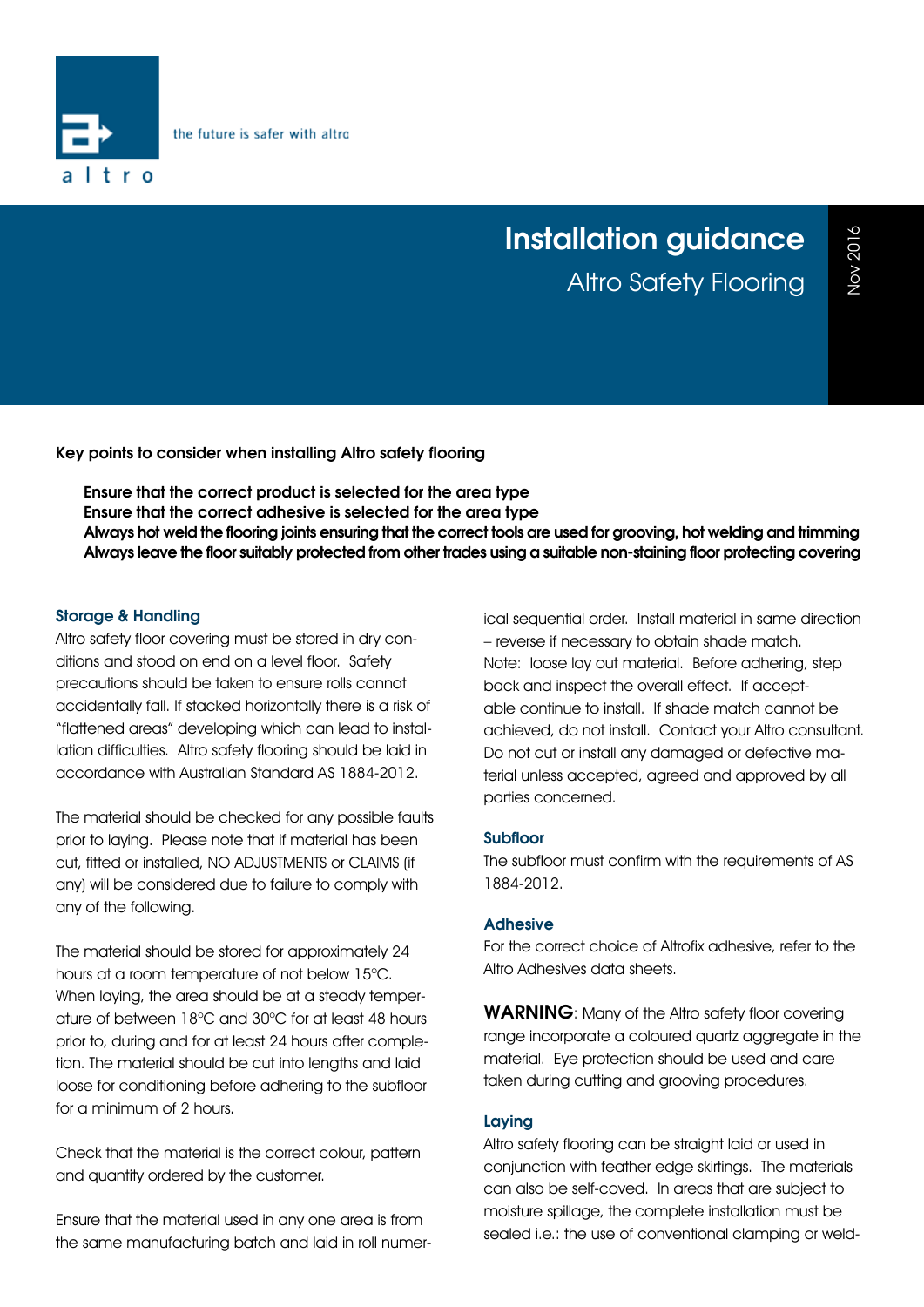ing type drains, channels and access covers, sealing of pipes, toilet pans, door frames etc. and the use of appropriate sealing methods between the junction of the Altro flooring and the wall covering or other floor surfaces. Refer to the Altro detail diagram sheet of the appropriate finishes.

Once the material has been conditioned, the selvage edge should be removed. The joints can either be cut in before or after applying the adhesive. This will depend upon the preference of the flooring installer, however, it should be borne in mind that in large installations if the joints and/or the perimeter have been cut in, any movement of the sheet whilst placing it into the adhesive will create a problem.

Turn the material back and apply the adhesive to the subfloor in accordance with the adhesive manufacturer's instructions.

Check the applied adhesive for contamination and for signs of off gassing. When the adhesive is ready to receive the floor covering, after the specified open time, which can depend upon the subfloor, porosity and atmosphere conditions, ensure the back of the material is clean and free of debris and place the floor covering back into the adhesive pushing out any air bubbles. Remove any excess adhesive immediately using a damp cloth and depending upon the adhesive used (refer to Altro Adhesives) roll the whole area with a floor roller both width ways and length ways. Weights such as sand bags must be placed over areas such as seams or around drains where pressure is required to keep the back of the Altro floor covering in firm contact with the adhesive until the adhesive has set. All seams shall be fitted nett; and not pressure fitted or gaped. All joints within the sheet must be cut in, grooved and hot welded.



2. Make a cut from the base out to the top of the flooring in line with the mitre.



3. Fold in one side of the mitre and carefully cut off the surplus material.



4. This completes the first part of the mitre.



5. Fold in the second side and carefully cut in to



1. Once the main flooring is laid and adhered, push the flooring into the internal angle as far as possible



6. Adhere and hot-weld the joint.

# **Forming an internal corner**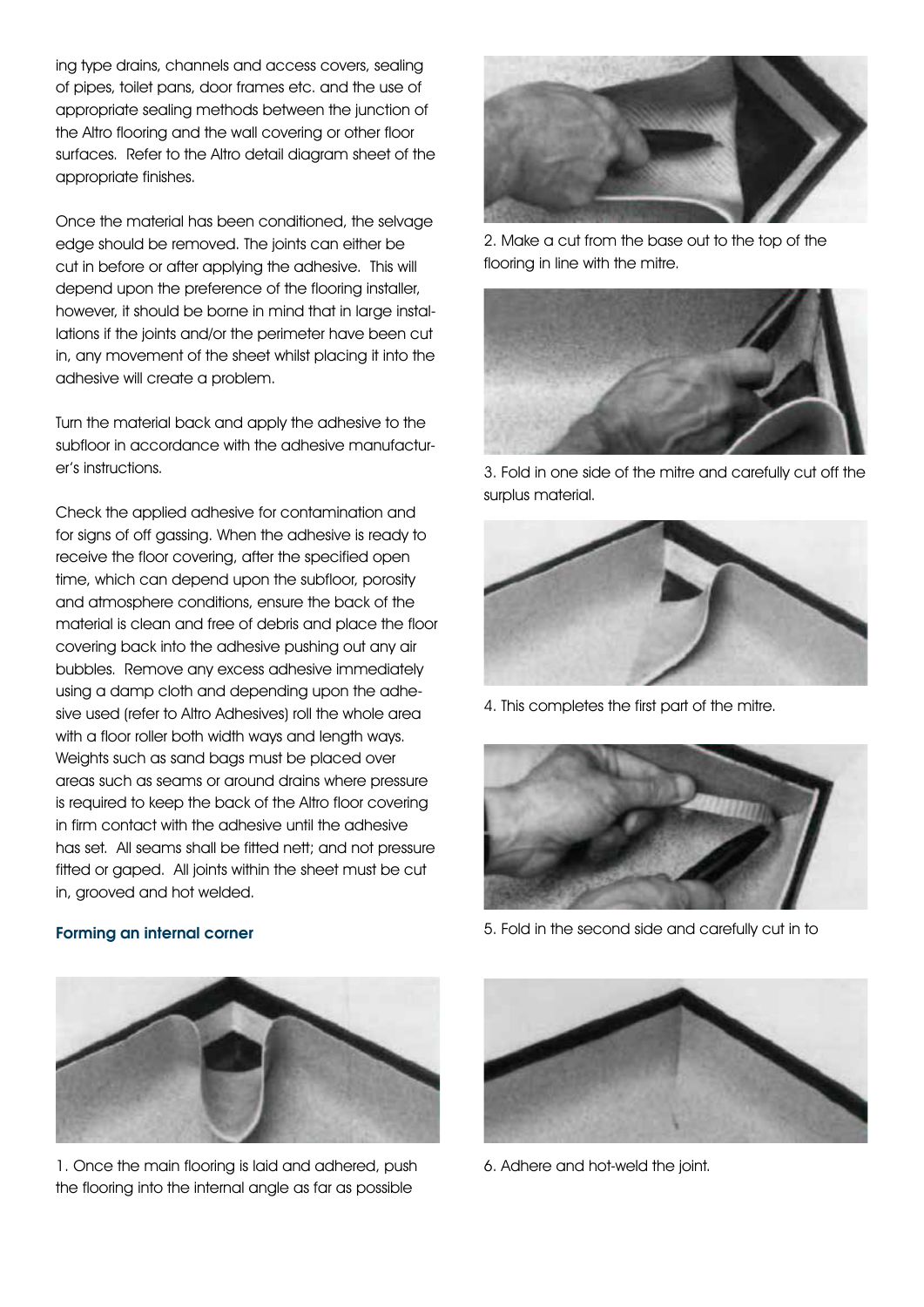# **Forming an external corner**



1. Butterfly corner. Fit the fill piece up under the lip of the cap strip and press into place. Adhere with contact adhesive or contact tape.



2. Once the butterfly corner fill is in place, the adhesive may be spread and the field material laid into position. The relief cuts must be made so the field material overlaps both edges and the bottom point of the butterfly corner fill.



3. Using an Altro hook blade or concave blade trim the field material to fit net to the perimeter of the butterfly corner fill. Ensure the field material is held firmly down against the cove former while making the final cut.





4. Grooving



6. Trimming